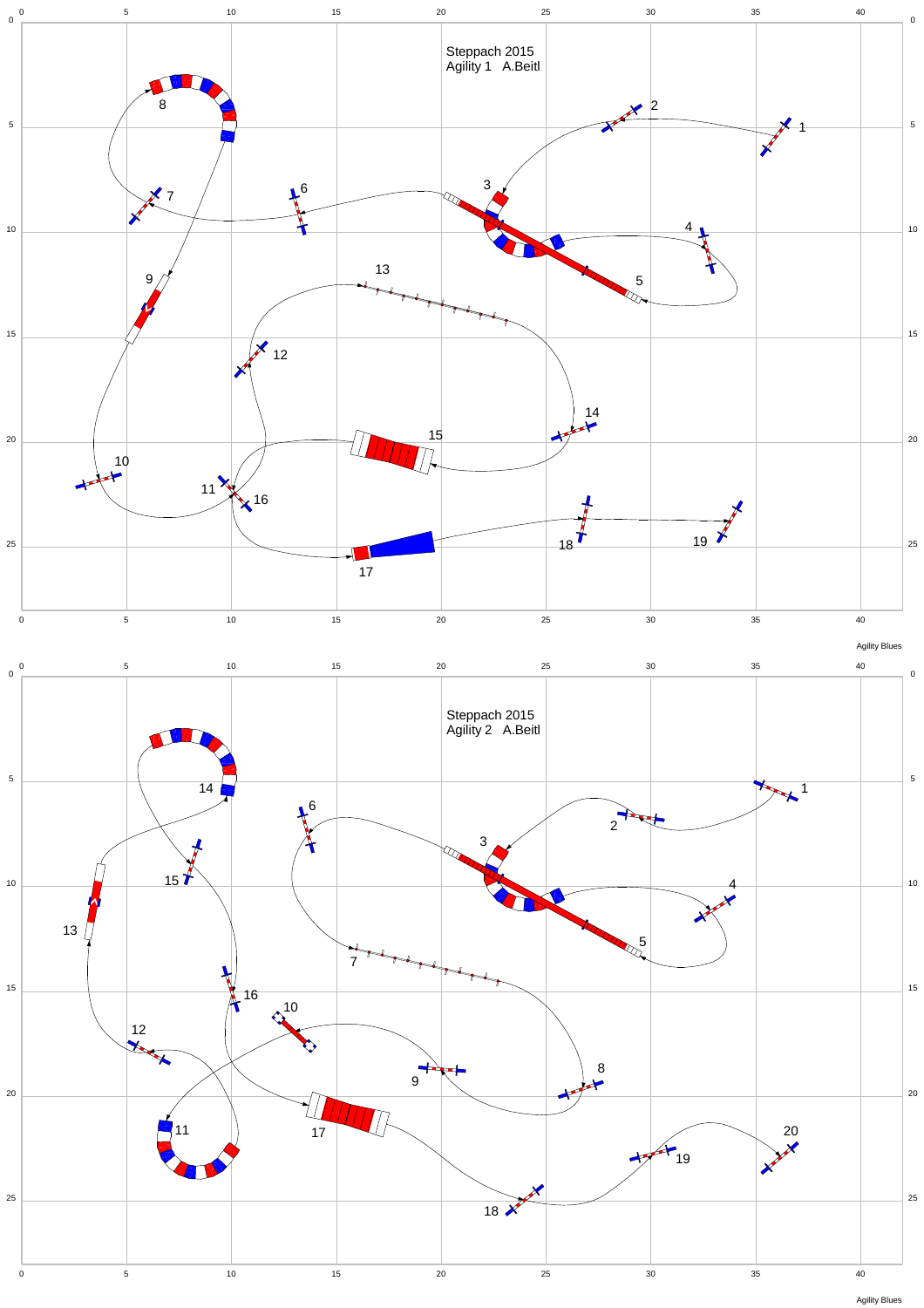

Agility Blues